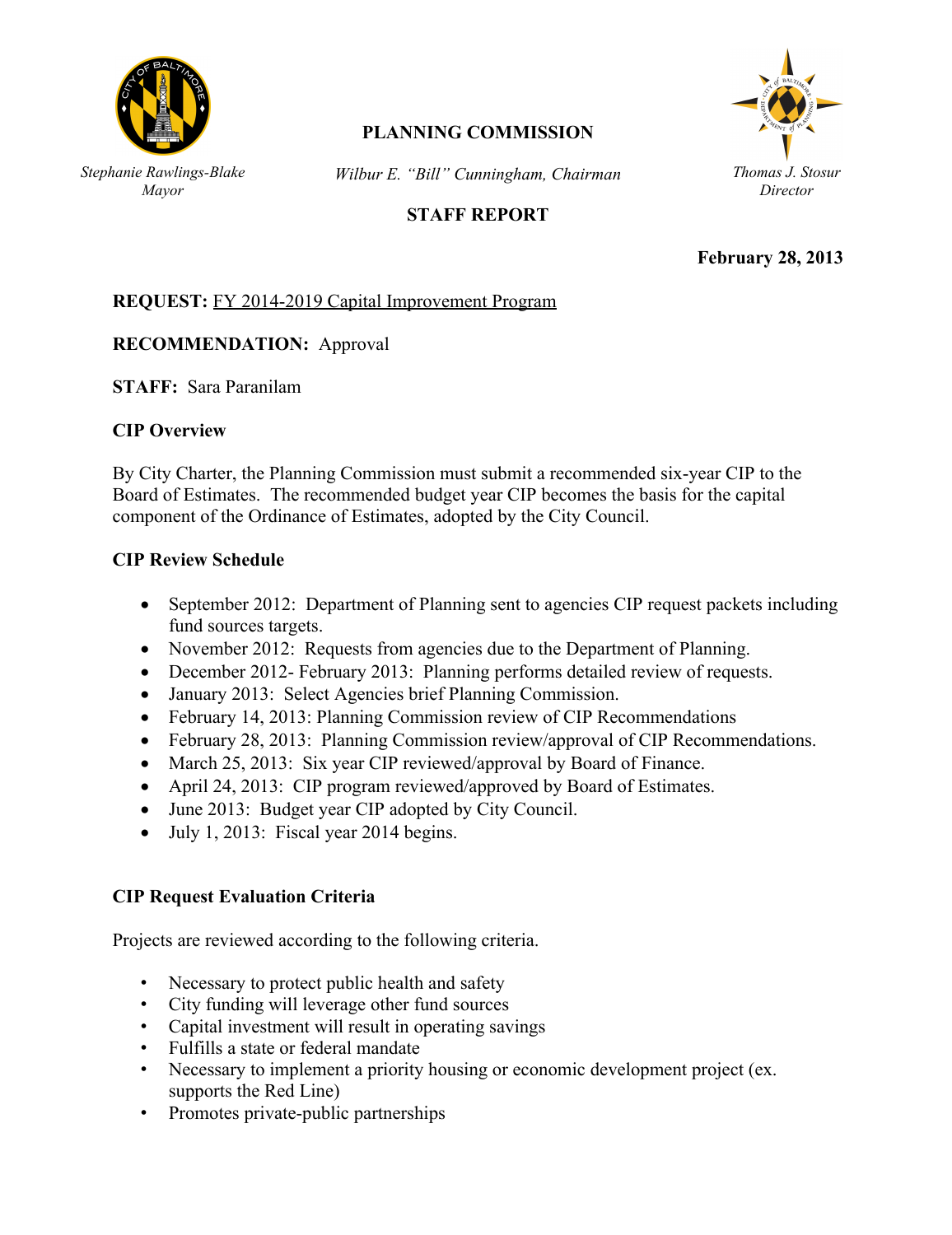- Implements the City's Comprehensive Master Plan, current & future area master plans and/or agency/institution's master plan
- Implements the City's Sustainability Plan

# **CIP Fund Sources**

- General Obligation Bonds (GO Bonds) With voter approval, the City borrows money for specific improvements by selling General Obligation Bonds.
- General Funds Revenue received from various payments to the City, such as property taxes and sale of property.
- General Funds HUR Eligible State Highway User Revenues allocated by formula.
- MDOT County Transportation Bonds Transportation bonds issued against future HUR revenue
- State Funds Includes Program Open Space, Waterway Imp. Funds and Economic Development Loans
- Federal Funds Includes CDBG, HOME, Federal Highway Funds
- Revenue Loans Funds from future revenues such as water bills
- Utility Funds Funds from current revenues such as water bills and conduit fees
- County Grants County contribution to shared projects, mostly water-related
- Other Sale of city property, private money

## **Planning Recommendations**

Per the schedule outlined above, agencies make requests to the Planning Department in the fall and Planning evaluates those requests throughout the winter to develop a recommended Capital Improvement Program. As part of the evaluation process, Planning reviews all of the requests received and recommends funding in accordance with fund source targets provided by the Department of Finance. Planning is not able to recommend funding all of the agency requests due to limited funding availability. However, Planning recommends funding for almost all of agencies' FY14 highest priority requests, and recommends funding in FY 15 for most secondlevel FY14 priorities.

In addition to prioritizing requests, the Planning Recommendations also include information that was not available when agencies initially made their requests.

Below is a summary of the most significant changes from Agency Request to Planning Recommendation:

- Per the 10 Year Financial Plan, the Department of Finance identified an additional \$30m in FY14 General Funds for the following purposes:
	- o 117-002 Replace Mainframe \$5m
	- o 474-022 Community Center Master Plan and Implementation \$5m
	- o 508-550 Neighborhood Street Resurfacing \$2m
	- $\degree$  514-214 Resurfacing Northwest \$2m
	- $\circ$  514-215 Resurfacing Southwest \$2m
	- $\degree$  514-216 Resurfacing Southeast \$2m
	- $\degree$  514-846 Resurfacing Northeast  $\$2m$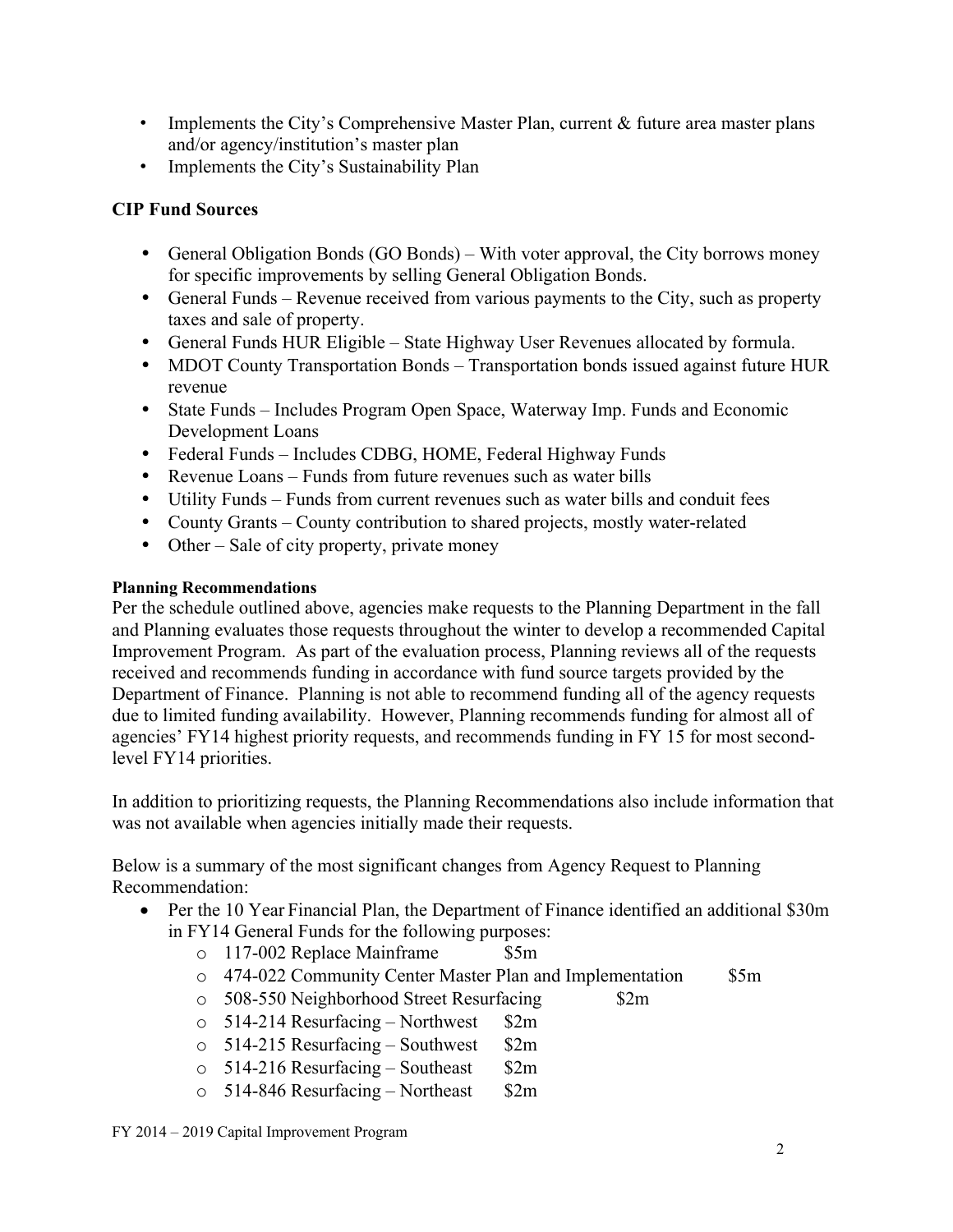- o 588-012 Whole Block Demolition \$10m
- Baltimore Housing will receive \$10m from the Attorney General's Mortgage Servicers Settlement. Planning recommends appropriating these funds in FY14 and FY 15 as follows:
	- o 588-016 Blight Elimination Mortgage Servicers Settlement Total: \$9.25m \$3.8m FY14, \$5.45m FY15
	- o 588-984 Homeownership Incentives Total: \$750k \$750k FY 14
- Recreation and Parks received revised estimates for State Open Space projections, which resulted in shifting funds for FY14 for the following four projects:
	- o 474-017 Riverside Park Improvements Ball Field Expansion and Dog Park Total funding stays the same, but shift from only G.O. Bonds to a mixture of G.O. Bonds and State Open Space Funds.
	- o 474-019 Carroll Park Athletic Fields Not originally requested in FY 14; recommending \$1.06m through a combination of G.O. Bonds and State Open Space Funds.
	- o 474-026 CC Jackson Neighborhood Swimming Pool Renovation and Park Improvements – Increase funding for project from \$1m to \$1.8m through combination of G.O. Bonds, State Open Space funds, and slots revenue.
	- o 474-027 Clifton and Wegworth Parks Court Resurfacing Increase funding for project from \$300k to \$800k by adding State Open Space funds.
- Baltimore Development Corporation's new leadership asked Planning to consider additional projects based on feedback from the presentation of agency requests to Planning Commission. Many of Baltimore Development Corporation's original requests focused on streetscape and infrastructure improvements in commercial areas. Their revised request included streetscape and infrastructure improvements, but also included the following additional projects for FY 14:
	- $\circ$  601-024 Public Markets \$250k
	- o 601-025 Commercial Corridor Blighted Property Demolition \$250k
	- o 601-026 Liberty Heights Plan \$100k
	- o 601-027 Brooklyn Curtis Bay Plan \$100k
- According to State legislation, the City receives an allocation of video lottery terminal (VLT) revenue to be spent in the Pimlico area. It has been a challenge to budget this fund source because the estimates from the State have fluctuated greatly. In FY 12, \$2m was appropriated, but only \$925k was received. In FY 13, only \$1.7m was appropriated, but the City has received ~\$2m to date, and expects to receive a total of \$4m by the end of the fiscal year. The City expects to receive at least \$4m in FY 14. For FY 14, Planning recommends appropriating \$5.2m to address the expected revenue for FY13 and FY14. A portion of the \$5.2m will be appropriated in the operating budget. The following amounts are recommended for appropriation in the capital budget for FY14:
	- o 474-026 CC Jackson Neighborhood Swimming Pool Renovation and Park Improvements \$400k

| 588-962 Northwest Neighborhood Improvements | \$1.17m |
|---------------------------------------------|---------|
| ○ 588-963 Park Heights Redevelopment        | \$2.43m |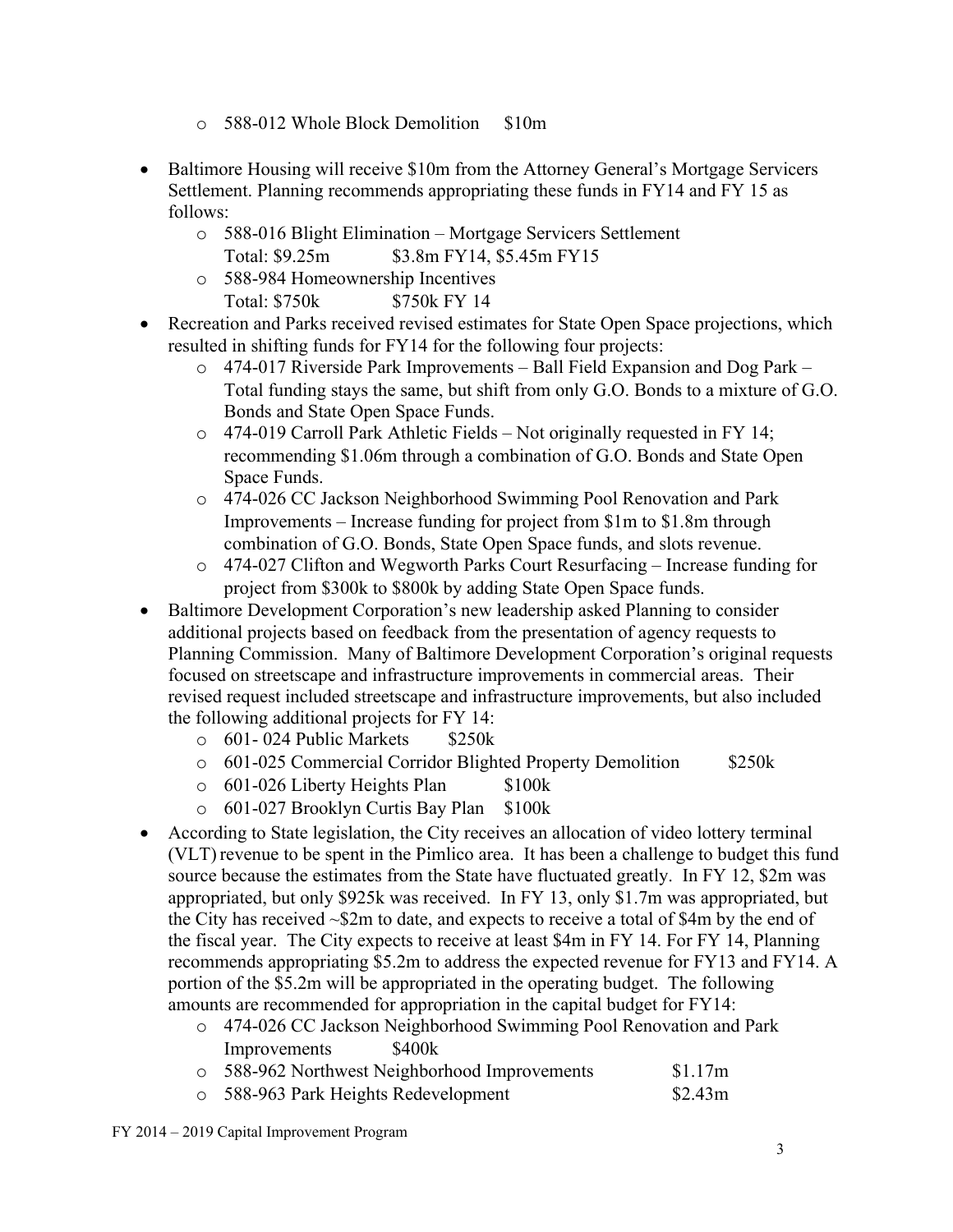The Department of General Services requested funds for a series of renovations of individual police stations and community action centers. Planning recommended starting with a master plan for each agency to determine the overall needs, and whether stations should be replaced, renovated or co-located before renovating individual stations. Planning will work with the Department of General Services to prepare the scope of work and coordinate across various agency master plans.

#### **Summary of the Recommended Capital Improvement Program**

**Six-Year Program Agency Requests:** \$ **5.642** billion **Planning Recommendation:**\$ **5.572** billion

**Budget Year Agency Requests:** \$ **1.125** billion **Planning Recommendation:**\$ **1.162** billion

#### **Fund Distribution for Recommended FY 2014 Capital Budget (All Fund Sources)**

| <b>Agency/Dept.</b>      | <b>S</b> Amount in thousands |
|--------------------------|------------------------------|
| Mayoralty/Cultural       | 9,350                        |
| Dept. of Planning        | 400                          |
| Public Works             | 950,467                      |
| <b>General Services</b>  | 12,800                       |
| <b>BCPS</b>              | 17,000                       |
| Recreation & Parks       | 15,010                       |
| Transportation           | 103,310                      |
| Housing & Community Dev. | 46,567                       |
| Baltimore Dev. Corp.     | 6,450                        |
| Downtown Partnership     | 650                          |
| <b>Total</b>             | 1,162,004                    |

#### **Sources of Funds for Recommended FY 2014 Capital Budget**

| <b>Category</b>                    | <b>\$</b> Amount in thousands |  |
|------------------------------------|-------------------------------|--|
| G.O Bonds                          | 50,000                        |  |
| General Funds                      | 34,700                        |  |
| Revenue Loans                      | 425,334                       |  |
| <b>Utility Funds</b>               | 16,594                        |  |
| <b>Federal Funds</b>               | 60,337                        |  |
| <b>State Funds</b>                 | 192,312                       |  |
| General Funds Highway User Revenue | 8,000                         |  |
| <b>County Grants</b>               | 353,627                       |  |
| Other                              | 21,100                        |  |
| <b>Total</b>                       | 1,162,004                     |  |

FY 2014 – 2019 Capital Improvement Program